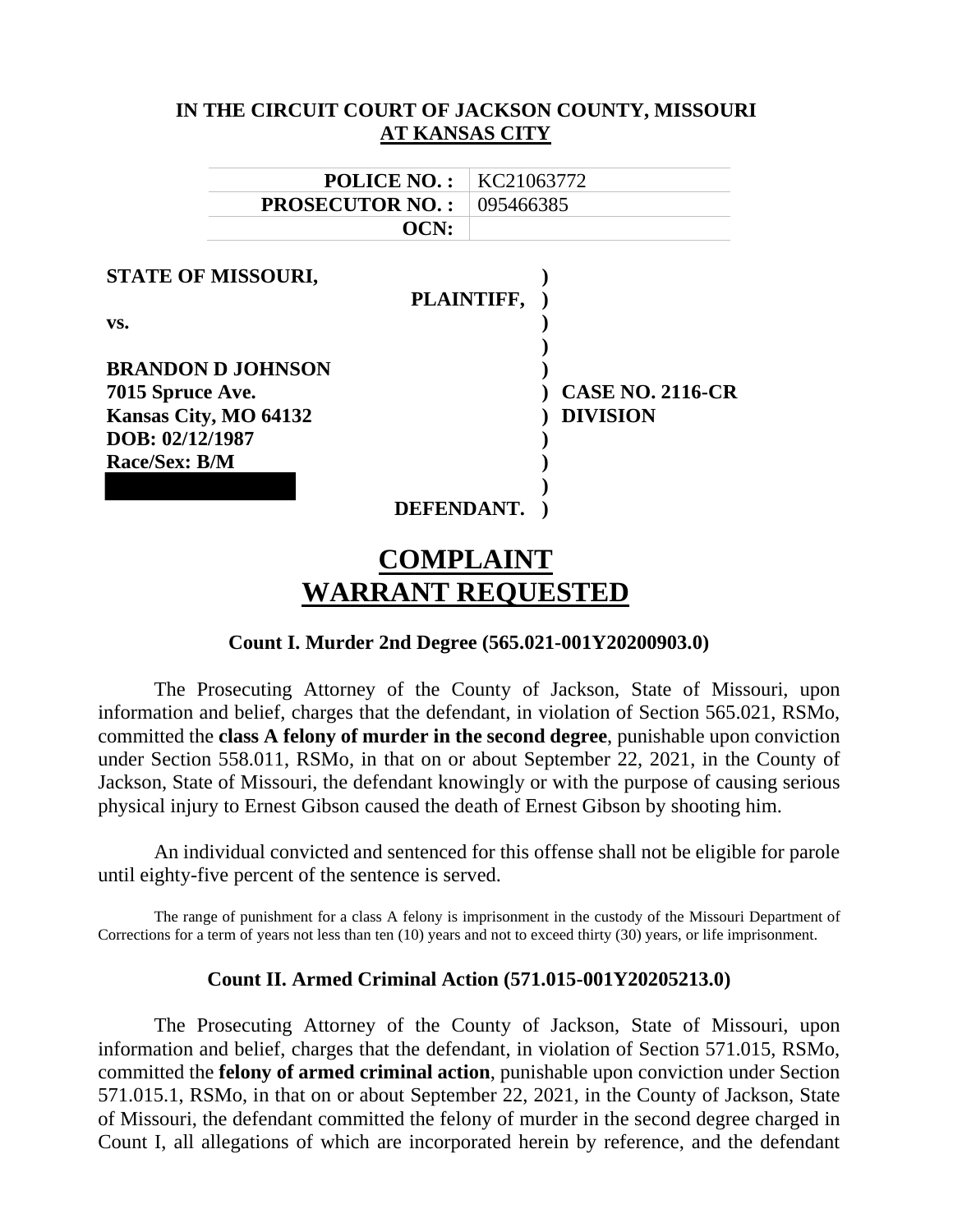#### **State vs. Brandon D Johnson**

committed the foregoing felony of murder in the second degree by, with and through, the knowing use, assistance and aid of a deadly weapon.

The range of punishment for the offense of Armed Criminal Action in violation of section 571.015.1, RSMo. is imprisonment by the department of corrections for a term of not less than three years and not to exceed fifteen years, unless the person is unlawfully possessing a firearm, in which case the term of imprisonment shall be for a term of not less than five years. No person convicted under this subsection shall be eligible for parole, probation, conditional release, or suspended imposition or execution of sentence for a period of three calendar years. The range of punishment for the offense of Armed Criminal Action in violation of section 571.015.2, RSMo. as a second offense is imprisonment by the department of corrections for a term of not less than five years and not to exceed thirty years, unless the person is unlawfully possessing a firearm, in which case the term of imprisonment shall be for a term not less than fifteen years. No person convicted under this subsection shall be eligible for parole, probation, conditional release, or suspended imposition or execution of sentence for a period of five calendar years. The range of punishment for the offense of Armed Criminal Action in violation of section 571.015.3, RSMo. as a third offense is imprisonment in the custody of the Missouri Department of Corrections for a term of years not less than ten (10) years without eligibility for parole, probation, conditional release or suspended imposition or execution of sentence for a period of ten (10) calendar years. Any punishment imposed pursuant to section 571.015 RSMo. shall be in addition to any punishment provided by law for the crime committed by, with, or through the use, assistance, or aid of a dangerous instrument or deadly weapon. The punishment imposed pursuant to Section 571.015, RSMo shall be in addition to and consecutive to any punishment provided by law for the crime committed by, with, or through the use, assistance, or aid of a dangerous instrument or deadly weapon.

The facts that form the basis for this information and belief are contained in the statement(s) of facts filed contemporaneously herewith, made a part hereof, and submitted as a basis upon which this court may find the existence of probable cause.

Wherefore, the Prosecuting Attorney prays that an arrest warrant be issued as provided by law.

#### **JEAN PETERS BAKER**

**Prosecuting Attorney** Jackson County, Missouri by,

/s/ Paul M. Conklin III

Paul M. Conklin III (#66958) **Assistant Prosecuting Attorney** 415 E. 12th Street 11th Floor Kansas City, MO 64106  $(816) 881 - 3824$  $PTConklin@jacksongov.org$ 

#### **WITNESSES:**

Atty. Office, 415 E 12th St, Floor 11, Kansas City, MO 64106

- 3. DET Hobart D. Price, 1125 Locust, Kansas City, MO 64106
- 4. DET Bradley N. Thomas, 1125 Locust, Kansas City, MO 64106
- 5. DET Daniel G Thomas, 1125 Locust, Kansas City, MO 64106
- 6. PO Adison D. Waterman, 1125 Locust, Kansas City, MO 64106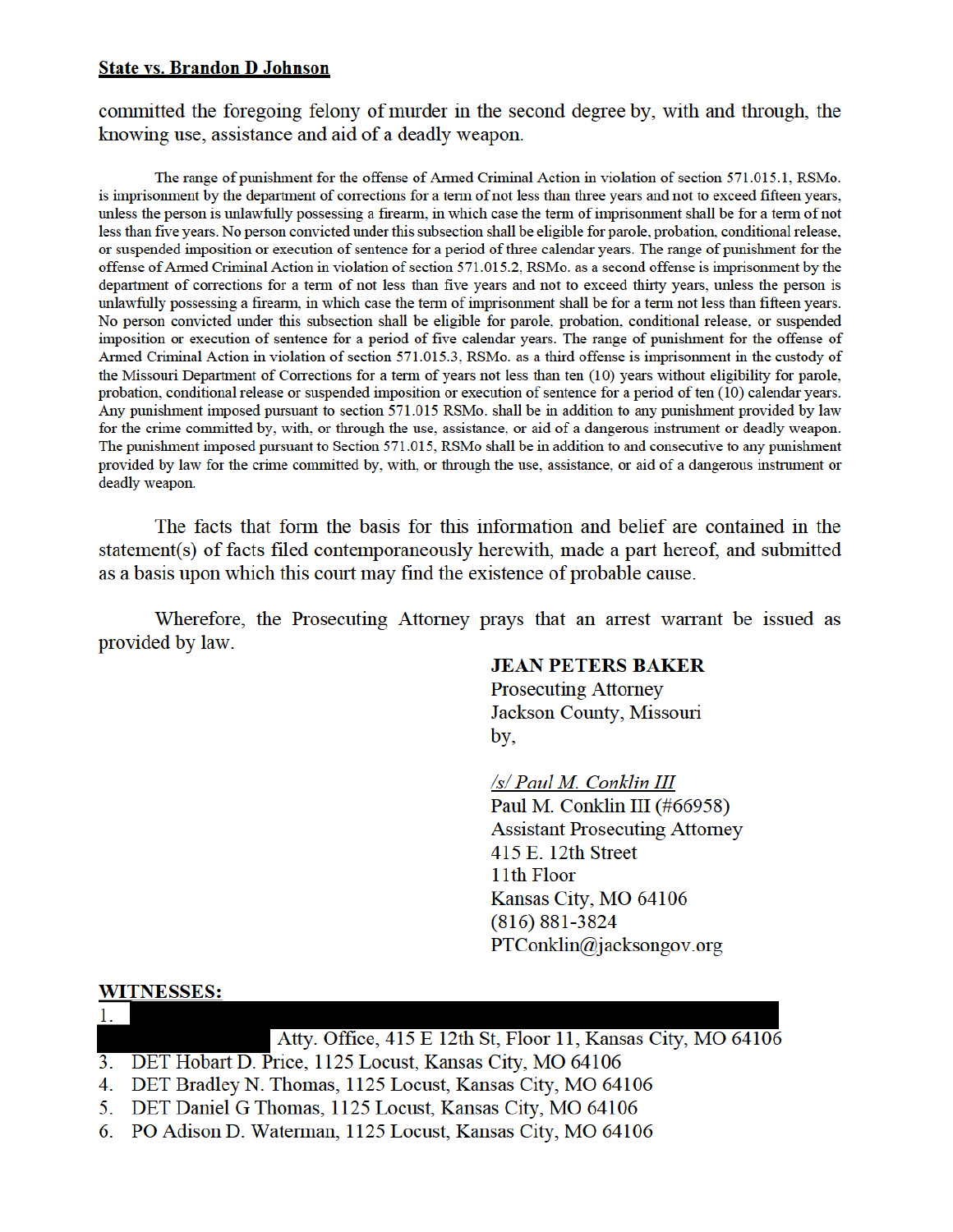# **State vs. Brandon D Johnson**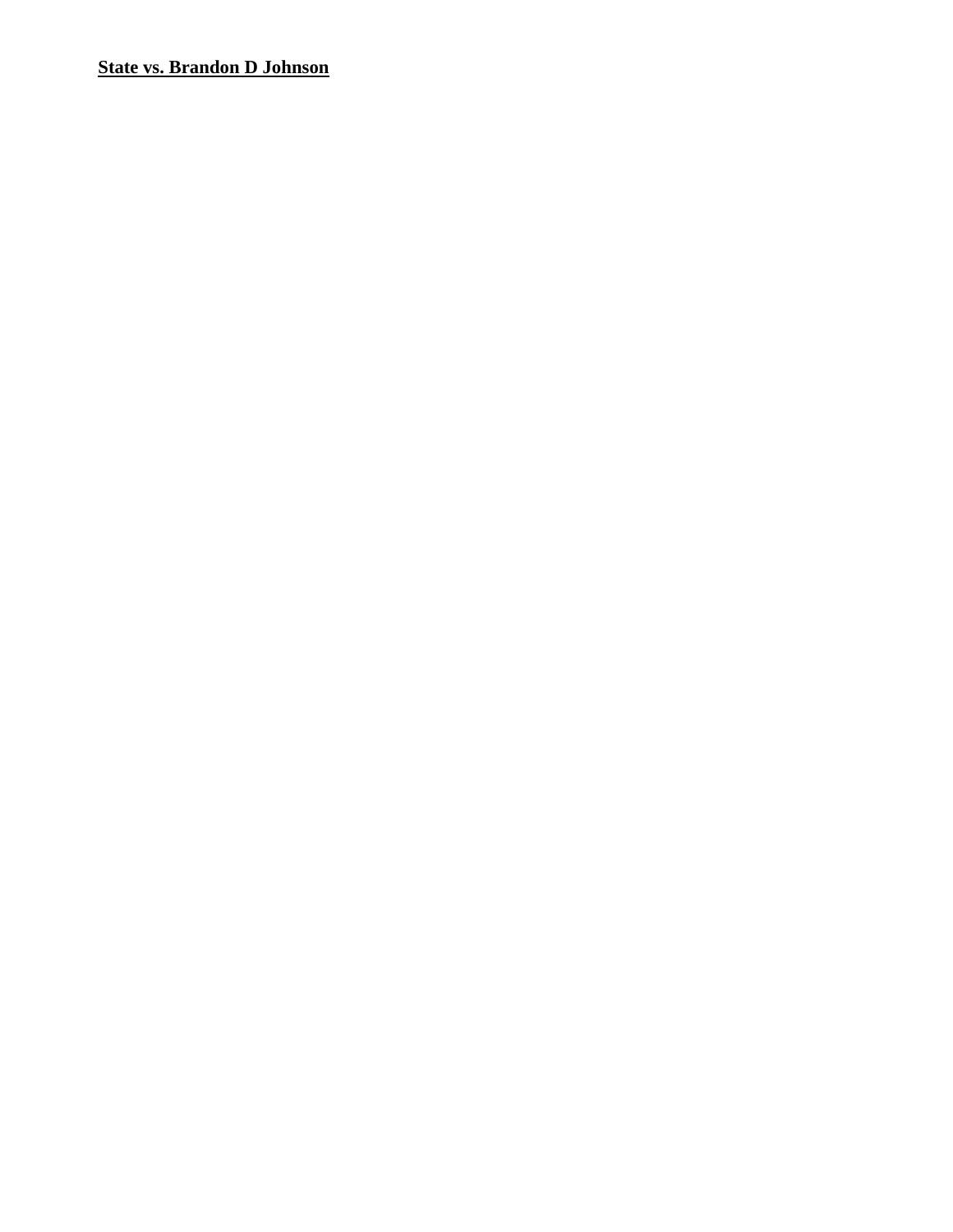| Detective Danny Thomas #4933<br>(Name and identify law enforcement officer, or person having information as probable cause.) |        |                                                                                                                   |
|------------------------------------------------------------------------------------------------------------------------------|--------|-------------------------------------------------------------------------------------------------------------------|
|                                                                                                                              |        | knowing that false statements on this form are punishable by law, state that the facts contained herein are true. |
| I have probable cause to believe that on $09-22-2021$                                                                        | (Date) | , at $4208$ E. $69^{\text{th}}$ St<br>1n<br>(Address)                                                             |
| Kansas City, Jackson<br>(County)                                                                                             |        | Missouri Brandon D. Johnson<br>(Name of Offender(s))                                                              |
| $B/M$ 02-12-1987,<br>(Description of Identity)                                                                               |        | committed one or more criminal offense(s).                                                                        |
| Murder                                                                                                                       |        |                                                                                                                   |

ACA

The facts supporting this belief are as follows:

 On 09-22-2021 at 0040 hours, Officers from the Kansas City Missouri Police Department were dispatched to 4208 E. 69<sup>th</sup> St in regard to a shooting. Upon arrival a male victim was located in the front yard suffering from apparent gunshot injuries. The victim was transported to a local hospital where he later died as a result of his injuries.

The victim's wife was contacted who advised the victim called his friend () to hang out. The victim's wife stated after the victim and hung out and listened to music for a while they called a male named Brandon **Johnson** (aka Termite). The victim's wife stated **Johnson** is known to sell crack cocaine and marijuana. The victim's wife assumed since the victim and called **Johnson** they were looking to buy drugs. The victim's wife stated the victim and went outside to meet **Johnson**. The victim's wife stated after they went outside she heard gunshots a few minutes later. The victim's wife went outside and saw the victim lying in the front yard. The victim's wife saw a silver sedan driving away and she knew **Johnson** to have a silver sedan which she later described as a Chevy Impala. Prior to the interview with the victim's wife she already provided the phone number of 816-547-9372 as the phone number of "Termite" she had saved in her phone. A computer search of 816-547-9372 in a KCPD database came back to **Brandon D. Johnson B/M 02-12-1987**. A single photo of **Johnson** was shown to the victim's wife and she confirmed the person in the picture was "Termite" the person the victim had called to come over.

 A computer search of incidents **Johnson** had been involved in revealed **Johnson** was involved in a vehicular accident on 04-16-2020 reported on KCPD report KC20025598. In the accident **Johnson's** vehicle was a 2004 Chevy Tahoe with license plates ZA1V3Z. The license plate ZA1V3Z was searched in the ALPR system which revealed a hit to the license plate on 09-22-2021 at 0026 hours (14 min prior to homicide) on the reader at 63rd/Swope heading southbound toward the crime scene. The ALPR hit showed the license plates on a silver Chevy Impala.